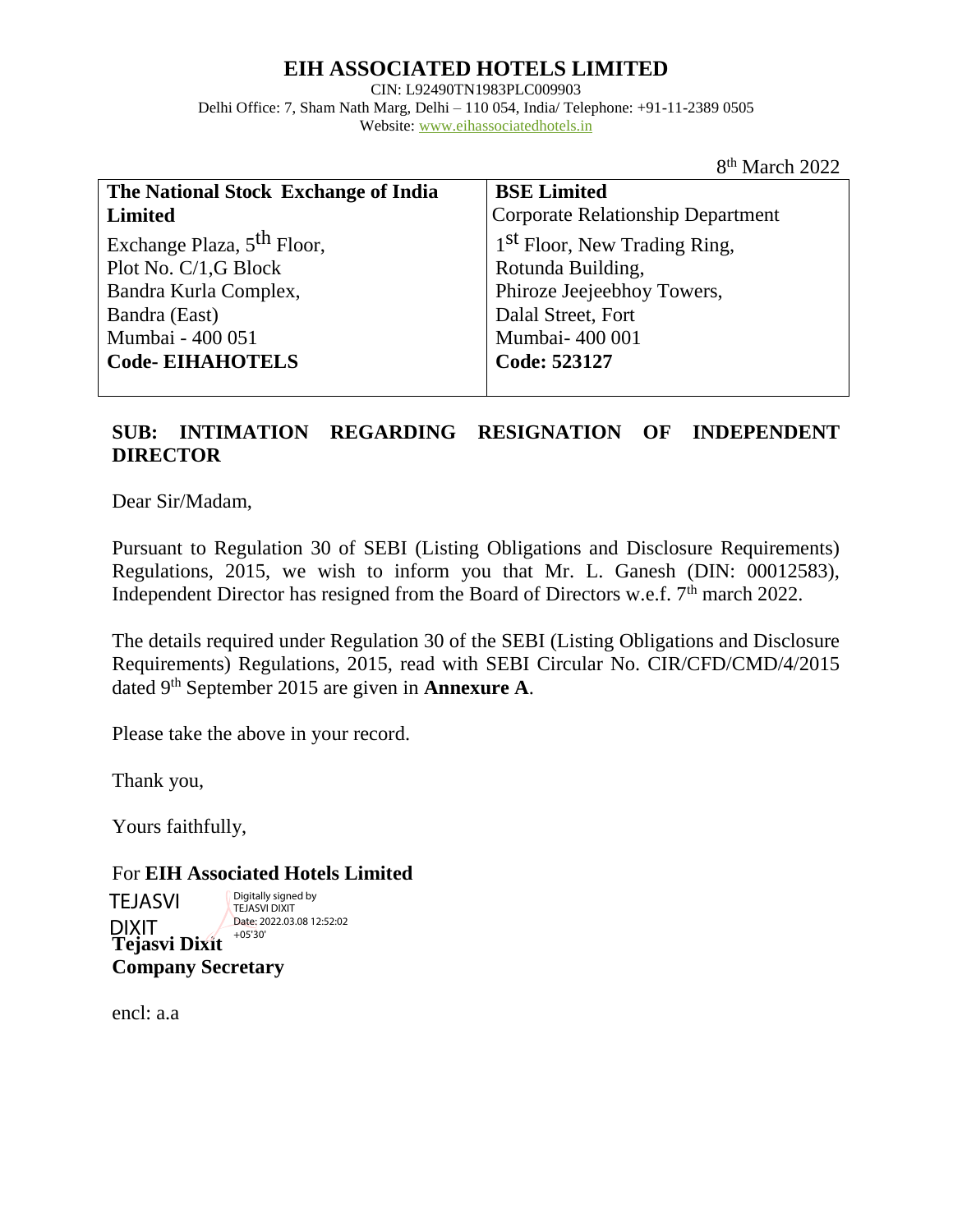# **EIH ASSOCIATED HOTELS LIMITED**

CIN: L92490TN1983PLC009903 Delhi Office: 7, Sham Nath Marg, Delhi – 110 054, India/ Telephone: +91-11-2389 0505 Website: [www.eihassociatedhotels.in](http://www.eihassociatedhotels.in/)

#### **Annexure –A**

Resignation of Mr. L. Ganesh (DIN: 00012583) as Independent Director of the Company

| <b>Name</b>              | Mr. L. Ganesh                                |                                                                    |
|--------------------------|----------------------------------------------|--------------------------------------------------------------------|
| (DIN)                    | (DIN: 00012583)                              |                                                                    |
| <b>Reason</b><br>for     |                                              | Resignation due to personal reasons and there is no other material |
| <b>Change</b>            | reason for resignation                       |                                                                    |
| <b>of</b><br><b>Date</b> | 7 <sup>th</sup> March 2022                   |                                                                    |
| <b>Resignation</b>       |                                              |                                                                    |
| <b>Brief Profile</b>     | Not Applicable                               |                                                                    |
| of<br><b>Disclosure</b>  | Not Applicable                               |                                                                    |
| relationship             |                                              |                                                                    |
| between                  |                                              |                                                                    |
| <b>Directors</b><br>(in  |                                              |                                                                    |
| case                     |                                              |                                                                    |
| appointment              |                                              |                                                                    |
| of a Director)           |                                              |                                                                    |
| <b>Other</b>             | <b>Rane Holdings Limited</b>                 | Chairman and Managing Director                                     |
| Directorship             | Rane Brake Liing Limited                     | Chairman<br>Non-Executive<br>and                                   |
| and category             |                                              | Director                                                           |
|                          | Rane (Madras) Limited                        | Chairman and Non-Executive                                         |
|                          |                                              | Director                                                           |
|                          |                                              |                                                                    |
|                          | Rane Engine Valve Limited                    | Chairman and Non-Executive                                         |
|                          |                                              | Director                                                           |
|                          |                                              |                                                                    |
|                          | Rane TRW Steering Systems<br>Private Limited | Chairman and Non-Executive                                         |
|                          |                                              | Director                                                           |
|                          | Rane NSK Steering Systems                    | Chairman and Non-Executive                                         |
|                          | Private Limited                              | Director                                                           |
|                          |                                              |                                                                    |
|                          | <b>Sundaram Finance Limited</b>              | <b>Independent Director</b>                                        |
| <b>Membership</b>        | <b>Rane Holdings Limited</b>                 | Audit<br>Committee,<br>Member<br>$\overline{\phantom{m}}$          |
| of Committee             |                                              | <b>Stakeholders</b><br>Relationship                                |
|                          |                                              | Committee,                                                         |
|                          |                                              |                                                                    |
|                          |                                              | Chairman – Risk<br>Management                                      |
|                          |                                              | Committee and Corporate Social                                     |
|                          |                                              | <b>Responsibility Committee</b>                                    |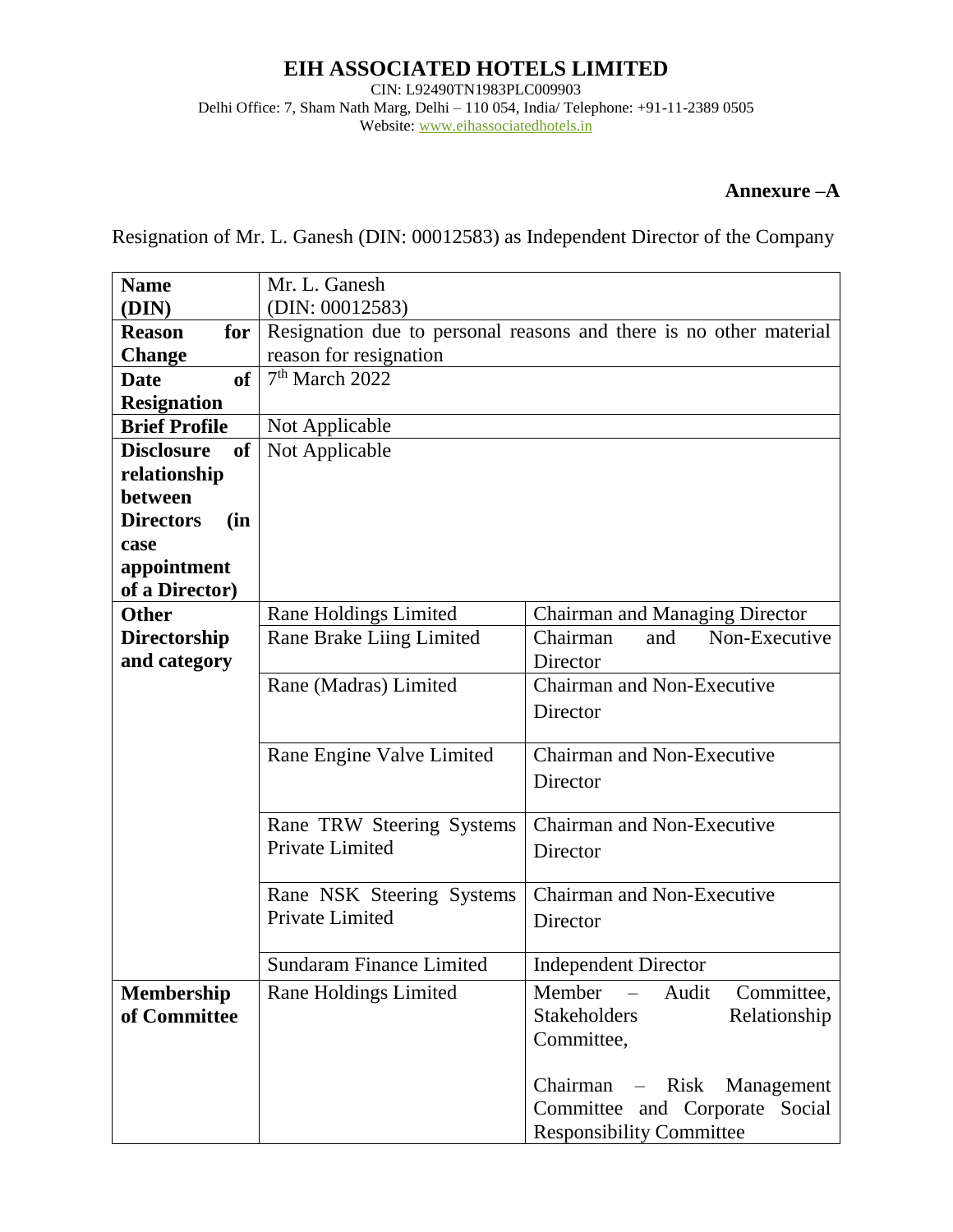# **EIH ASSOCIATED HOTELS LIMITED**

CIN: L92490TN1983PLC009903 Delhi Office: 7, Sham Nath Marg, Delhi – 110 054, India/ Telephone: +91-11-2389 0505 Website: [www.eihassociatedhotels.in](http://www.eihassociatedhotels.in/)

| Rane Engine Valve Limited | Member- Stakeholders Relationship<br>Committee, Audit Committee |
|---------------------------|-----------------------------------------------------------------|
|                           | Chairman - Corporate Social                                     |
|                           | <b>Responsibility Committee</b>                                 |
| Rane Brake Lining Limited | Member - Audit Committee and                                    |
|                           | Stakeholders Relationship                                       |
|                           | Committee,                                                      |
|                           |                                                                 |
|                           | Chairman- Corporate<br>Social                                   |
|                           | <b>Risk</b><br>Responsibility Committee,                        |
|                           | <b>Management Committee</b>                                     |
| Rane (Madras) Limited     | Member – Audit Committee                                        |
|                           | Social<br>Chairman – Corporate                                  |
|                           | Responsibility Committee,<br><b>Risk</b>                        |
|                           | <b>Management Committee</b>                                     |
|                           |                                                                 |
| Rane TRW Steering Systems | Chairman- Audit, Corporate Social                               |
| Private Limited           | <b>Responsibility Committee</b>                                 |
| Rane NSK Steering Systems | Chairman- Audit, Corporate Social                               |
| Private Limited           | <b>Responsibility Committee</b>                                 |
|                           |                                                                 |